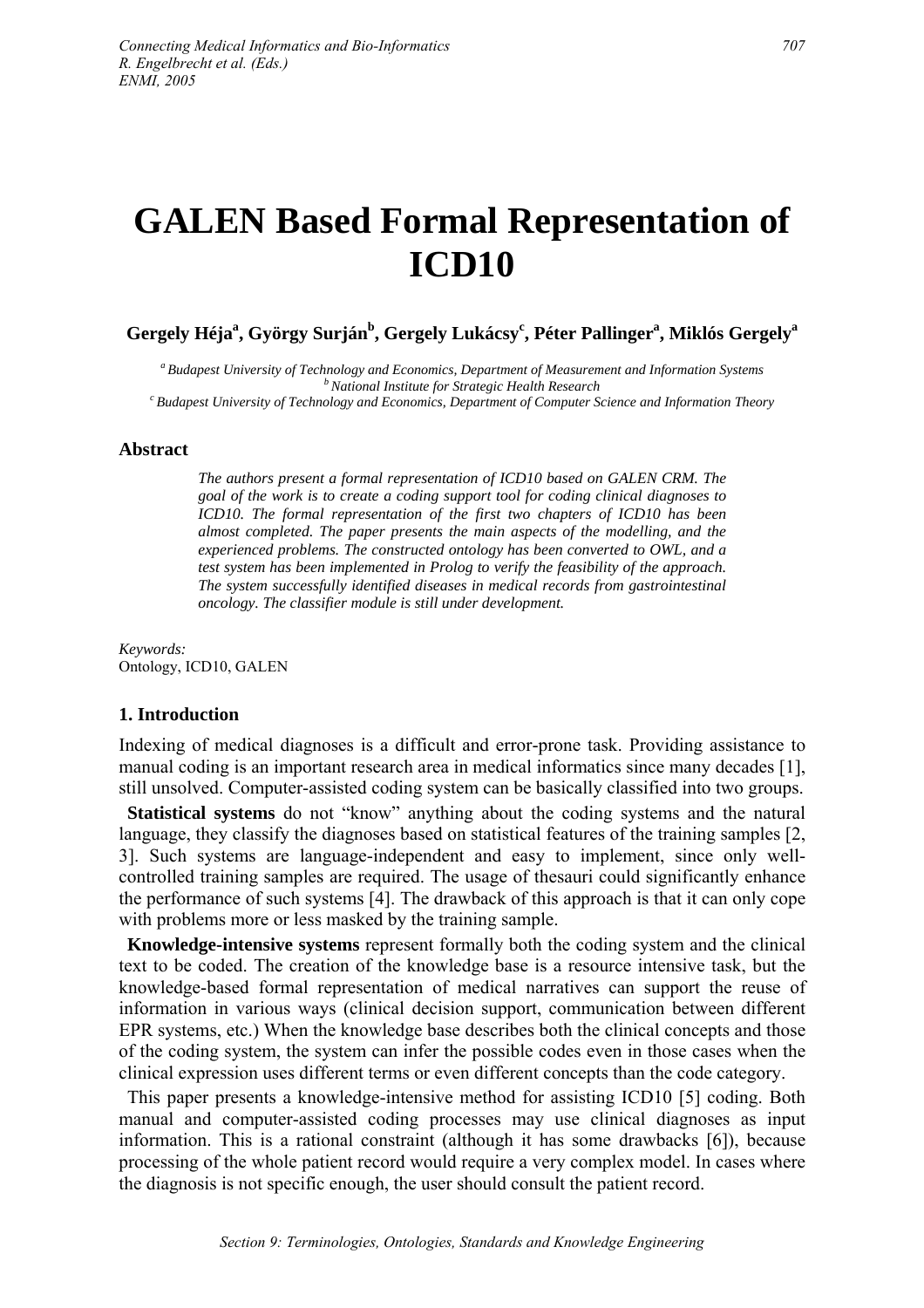## **2. Material and methods**

## *2.1. ICD10*

ICD10 is the most frequently used classification of diseases in Europe. It has been published in 1992 by WHO in 3 volumes. Our work is based on the first volume, which contains the ICD codes together with their natural language labels, definitions, (local) coding rules, etc. The second volume defines global coding rules and the third volume is a mere index to the first volume.

ICD10 is a hierarchical coding system, organised in 5 levels. The 21 chapters group together diseases according to major categories (location – e.g. cardiovascular diseases – and pathology – e.g. neoplasms). A separate chapter contains the international classification of oncology based on SNOMED [7]. Chapters contain sections grouping together similar diseases (like J10-J18 "Influenza and pneumonia"). Sections contain groups, which collect very similar diseases (like J10 "Influenza due to identified influenza virus"). Groups contain items, which define narrow groups of diseases (like J10.0 "Influenza with pneumonia, influenza virus identified"). In some cases items are subdivided on the fifth character (like H4411 "Endogenous uveitis").  $5<sup>th</sup>$  character subdivision is left for national purposes, however WHO itself defined some categories.

Each category has a name and may have (local) coding rules, definitions, and comments. Groups and items may have synonyms and dagger-asterisk cross-reference. Since our goal is to formally represent the meaning of the given category, these pieces of information is not directly represented in the ontology, but they have to be taken into account during modelling, since they may affect the meaning of the category.

Since the aim of ICD10 is to classify all possible diseases, there are a lot of "other" (e.g. J10.8 "Influenza with other manifestations, influenza virus identified") and "not otherwise specified" (e.g. J12.9 "Viral pneumonia, unspecified") categories. The later does not cause any problems, however the formal representation of "other" is a more difficult task. The problem is that it is not certain that an "other" category is defined by the exclusion of its siblings from its explicit parent category, therefore a detailed review of the coding system is required. The cause of this phenomenon is that the localisation of disease groups with similar (clinical) meanings may be in completely different parts of the hierarchy.

## *2.2. GALEN*

The GALEN Core Reference Model (CRM) is designed to be a reusable applicationindependent and language-independent model of medical concepts to support EHRs, clinical user interfaces, decision support systems, classification and coding systems, etc [8]. The key feature of the GALEN approach is that it provides a model  $-$  a set of building blocks and constraints − from which concepts can be composed (in contrast to traditional classification systems). The classification of composite concepts is automatic and based on formal logical criteria. The structure of the GALEN has four logical layers: high-level ontology, CRM, subspecialty extensions and model of surgical procedures. For the representation of ICD10 only concepts from the first three layers were needed.

GRAIL is a description logic-like language [9] with special features to handle part-whole relations and other transitive relations needed to represent medical knowledge. These features are called role propagation and role composition in the description logic world, and the existing DL reasoning systems began to support them only recently [10]. It is related also to Conceptual Graphs, and to typed feature structures. Even so GRAIL is typically referred to in the literature as a description logic language. The main differences between GRAIL and a typical DL language are multi-level sanctioning and the lack of concept constructors without quantification.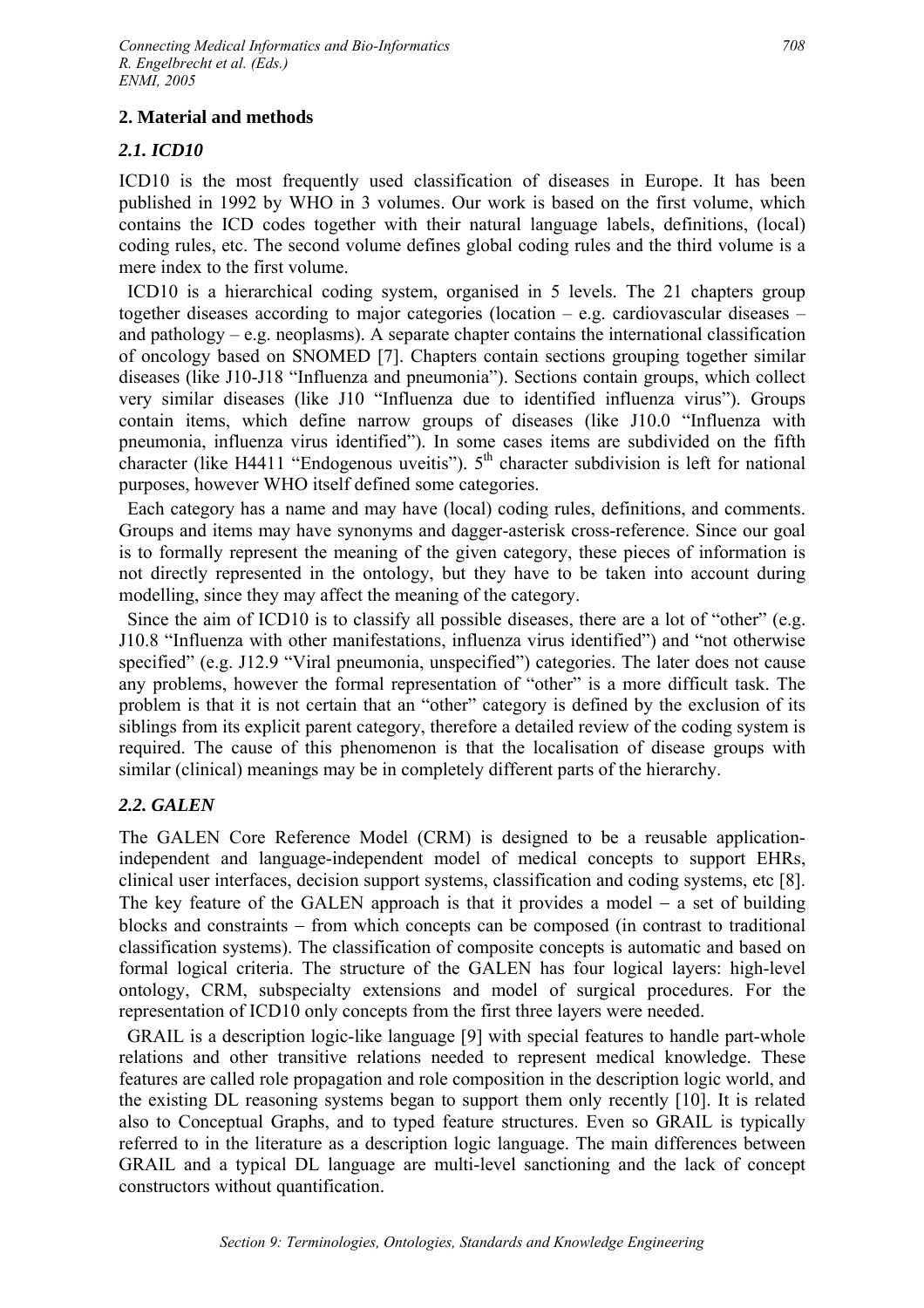Sanctioning is similar to canonical graphs in conceptual graph theory [11]. This notion means that an attribute (a role in DL) can only be used after it is allowed (in contrary to DLs where any relation can be used if it is not prohibited). Grammatical sanction is a statement that "an abstraction is useful for querying but not sufficiently constrained for generation". Sensible sanction means that the constraint can be used for generating complex concepts, but first it has to be permitted on grammatical level.

The lack of concept constructors without quantification is partially solved by elements in the ontology. Sets are represented by the concept **Collection** and there is a workaround for limited negation (introduced to represent conditions *with* or *without* other conditions, but it is implemented in the ontology, not in the grammar).

The role propagation in GRAIL can be asserted by the construct called *refinedAlong* (or *specialisedBy*), with the semantics:

 $r \circ s \equiv \forall x, y, z$ :  $r(x, y)$  AND  $s(y, z) \rightarrow r(x, z)$ 

where *r* and *s* are the relations, and *x*, *y* and *z* are classes. If this axiom is asserted between *hasLocation* and *partOf*, the reasoner can infer e.g. that a heart valve disease is a heart disease. This is a very important peculiarity of medical knowledge representation.

## *2.3. GALEN based formal representation of ICD10*

The goal is to represent formally the meaning of each ICD category, using the concepts and attributes of GALEN CRM. Only the formal definition of the category (labelled by the ICD code) is represented. Since the other information (e.g. coding rules) give only additional information to the user, therefore they are separated from the formal representation. The hierarchical relations of ICD10 are also not represented in the ontology, since they may not always overlap with the hierarchy inferred from the formal definition.

According our view ICD categories can be defined by a multi-axial conceptual system:

- anatomy: location of the disease (if applicable). In case of the ICD anatomical entities are tissues, organ parts, organs, organ systems and regions.
- morphology: type of pathological alteration (e.g. inflammations and neoplasms)
- etiology: cause of the disease (if applicable, mostly organisms, chemical, physical and socio-environmental entities)

This classification is similar to SNOMED, which is the pathologist's view of medicine. In case of certain categories additional axes are required, such as mode of diagnosis (e.g. A15 "Respiratory tuberculosis, bacteriologically and histologically confirmed"). By the way, this additional constraint has nothing to do with what is tuberculosis, thus it could be seen as a violation to original aim of ICD: to classify diseases.

Organisms can be further specified by e.g. type of transmission (A83 "Mosquito-borne viral encephalitis"). The disease may have complications (A98.5 "Hemorrhagic fever with renal syndrome") or be itself a complication of another disease (B01.0 "Varicella meningitis").

Thus categories are defined by formal relations among potentially complex entities:

## **MorphologicalEntity** which

*hasLocation* **AnatomicalEntity** *isConsequenceOf* **EtiologicalEntityOrDisease** *isIdentifiedBy* **DiagnosticProcedure** *hasComplication* **Disease** *modifierAttribute* **ModifierConcept**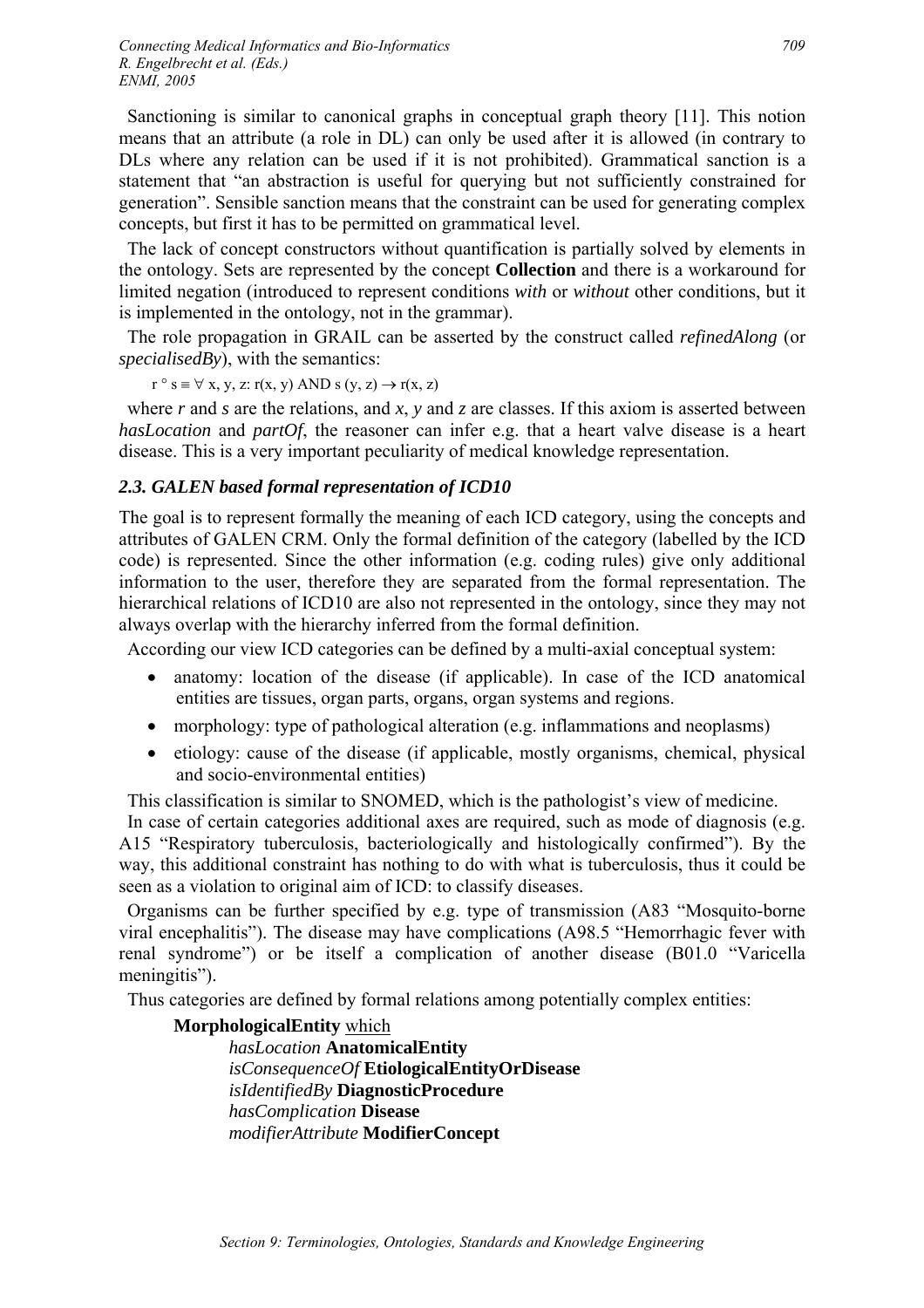In some cases GALEN contains a composite entity of anatomy and morphology (e.g. meningitis). A relation may be omitted if there is no constraint on the particular relation. The entities may be complex classes not present in the underlying core ontology (e.g. "**ArboVirus** which *isActedOnBy* (**Transmitting** which *hasSpecificPersonPerforming* **Mosquito**)"). The required modalities of the diseases (such as chronicity, laterality, disease state, acquisition mode, etc.) could be defined by using GALEN modifier concepts.

E.g. A81.1 "Subacute sclerosing panencephalitis", which is an autoimmune disease caused by measles infection is represented as:

## **Encephaliti***s* which *isConsequenceOf*  (**AutoimmuneProcess** which *isConsequenceOf* (**InfectionProcess** which *isSpecificConsequenceOf* **MeaslesVirus**))

# *2.4. Transforming the ontology to OWL*

The aforementioned "other" categories can be defined by the exclusion of its (logical) siblings from the parent concept. The parent concept is not always a defined ICD10 category (e.g. in case of A02 "Other salmonella infections", since there is no "Salmonella infections" in ICD10). This construction of exclusion cannot be represented in GRAIL.

This reason and the problems with reasoning support for GALEN led us to convert the ontology to the quasi-standard OWL [12]. We found that OWL is appropriate for the task, except for the definition of role propagation. Nevertheless we have chosen OWL, because we expect that role propagation would be added to it shortly.

Since there are cases when the reasoning on part-whole relation is important for ICD10 coding (e.g.  $S62.1$  "Fracture of other carpal bone(s)" – clinical diagnosis "Fractura ossis" lunati") the role propagation axioms have to be added to the ontology. It is advisable to store them in the OWL file, in the ontology header. Therefore the resulting OWL file is valid, available OWL reasoners can load it, and can reason about it (except role propagation based reasoning). If an own OWL interface is implemented above the reasoner (which supports role propagation), the system can also take the role propagation axioms into account.

The following GRAIL constructs have been transformed to OWL:

- The newSub / addSub / addSuper operators are used to define asserted subsumption. Their parallel in OWL is rdfs:subclassOf.
- The operators which / whichG formally define a category. We made no distinction between them in OWL. The "**A** which *hasX* **B**" concept is represented in OWL by the intersection of **A** with the (to **B**) restricted ObjectProperty *hasX*.
- The necessarily / topicNecessarily / valueNecessarily operators express the necessity of the criterion. ValueNecessarily is the inverse of topicNecessarily and necessarily asserts both criteria. **A** topicNecessarily *hasX* **B** is converted to a class (**A**) which is a subclass of an unnamed class with property restriction owl:someValuesFrom on the ObjectProperty *hasX*.
- Since sanctioning is only a tool supporting concise modelling it has not been converted to OWL yet. It is possible to convert sensible level sanctioning to owl:allValuesFrom.

The definition of "other" categories is achieved by the owl:disjoint construct.

## *2.5 Automatic coding tool*

The NLP module of the system is a simple statistical component augmented with a thesaurus, since it has only to identify the expressions denoting diseases in texts. To allow easy implementation, the domain of the medical records has been constrained to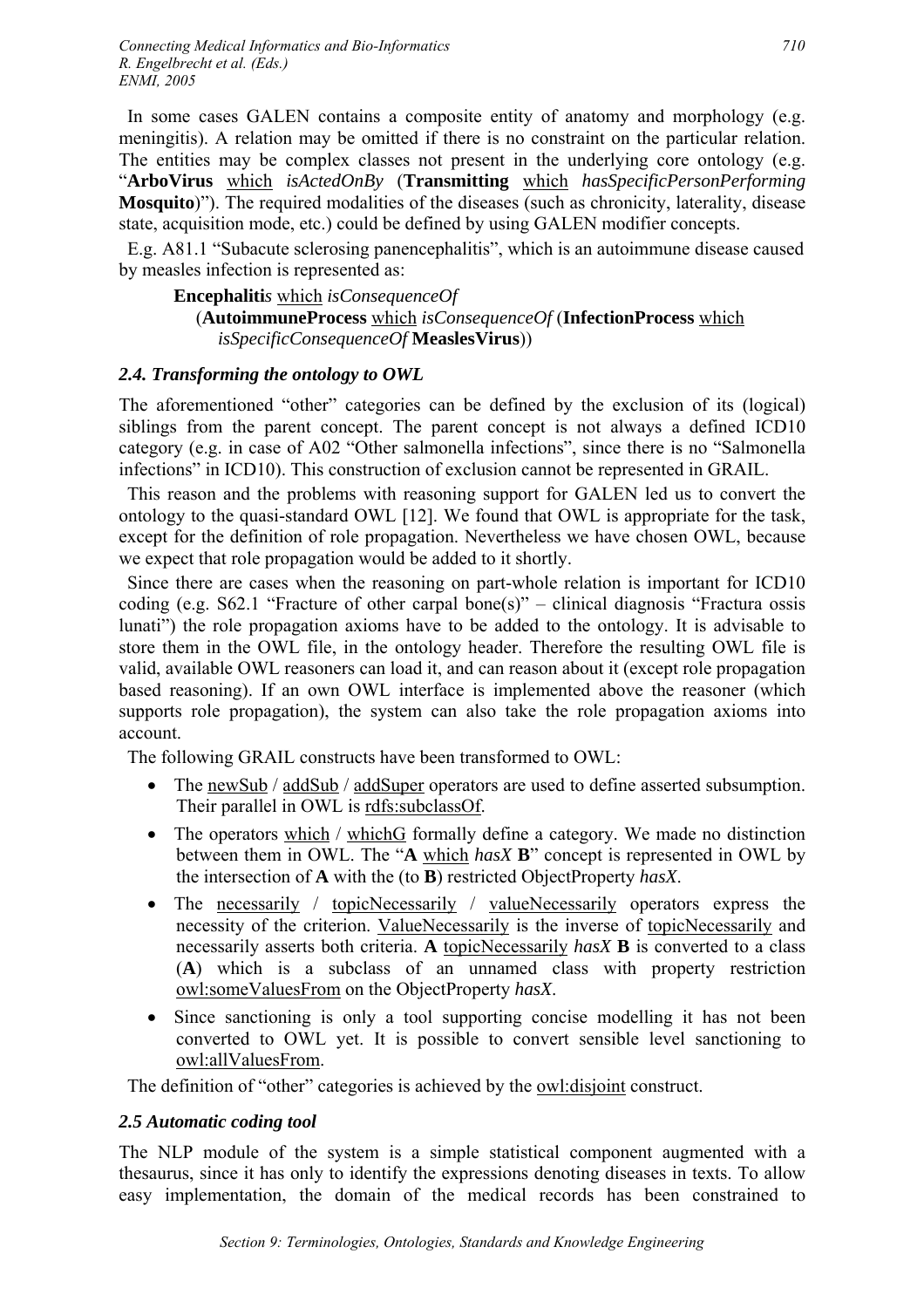gastrointestinal oncology. The whole text is searched for disease names, not only the "diagnoses" field. The sentences are analysed almost separately, no anaphora resolution is performed, only terms of a disease name located in adjacent sentences are contracted. The module contains a dictionary that translates Hungarian and Latin names of anatomical and morphological terms of the domain into English (which is the typical language of labels in GALEN). The relevant anatomical and morphological entities are stored in two lists.

First the text is broken down to sentences (boundary identified by the sequence "periodspace-capital letter"), then the words are translated by the dictionary. Morphological analysis is not performed, only the statistical similarity of the word compared to the words in the thesaurus is computed. The candidates are ranked, and only the most relevant ones are considered. The found anatomical and morphological entities are combined into a disease, which is described in GRAIL. The diseases are displayed, together with the originating sentences and relevant words.

The medical records were manually analysed, the relevant diseases have been extracted, and manually coded to ICD10, thus allowing us to check the abilities of the NLP module. The module identifies 84% of the relevant diseases, however it also founds a lot of unnecessary diseases and locations, thus the precision is low: 45%.

The coding module – which classifies the found disease concepts into ICD10 categories – is still under development. The idea is that the found concepts are classified by the SILK DL reasoner [13] into ICD10 categories. If the two concepts are not totally identical, a similarity measure can be estimated. In most cases the found disease concept is a subclass of one or more ICD10 categories. However, frequently this subsumption relation can only be found out using role propagation. The used DL reasoner cannot cope with role propagation; therefore first of all it has to be augmented with this feature.

## **3. Results and discussion**

The formal definition of the first two chapters of ICD10 (infectious diseases and neoplasms) has been almost completed. During the building of the ontology only the hierarchical relations have been taken into account as sibling concepts. After the completion of the formal representation of the whole ICD10 a review step is required to find the other related categories and the consistency errors.

During the work, some problems with GALEN CRM, as core ontology has been found. First, there were some required anatomical ("retroperitoneal lymphnode") and a lot of etiological ("enteropathogenic Escherichia Coli") concepts missing from GALEN. These concepts were added to the core ontology. Second, there were some concepts that could not be defined using GALEN CRM:

- The meaning of C10.4 "(malignant neoplasm of) branchial cleft" is a malignant neoplasm located on branchiogen cyst, which is a developmental residuum (thus a pathological structure). The definition of such concepts in GALEN would require the defoinition of (human) development, with concepts for temporary phenomena.
- The representation of C06.2 "(malignant neoplasm of) retromolar area" requires the definition of "retromolar region", which needs attributes describing 3D relations.

Based on these problems, we have decided that the project will be continued using FMA as core anatomy ontology [14]. FMA is a detailed ontology of human anatomy and development. The work up to now would not be lost: most of the references to anatomical concepts can be converted automatically. The conversion of FMA to OWL DL is underway. For computational effectiveness the enumerative approach of FMA is transformed to a composite approach (such as that of GALEN). The modeling of physiology, pathology, etc. is also required.